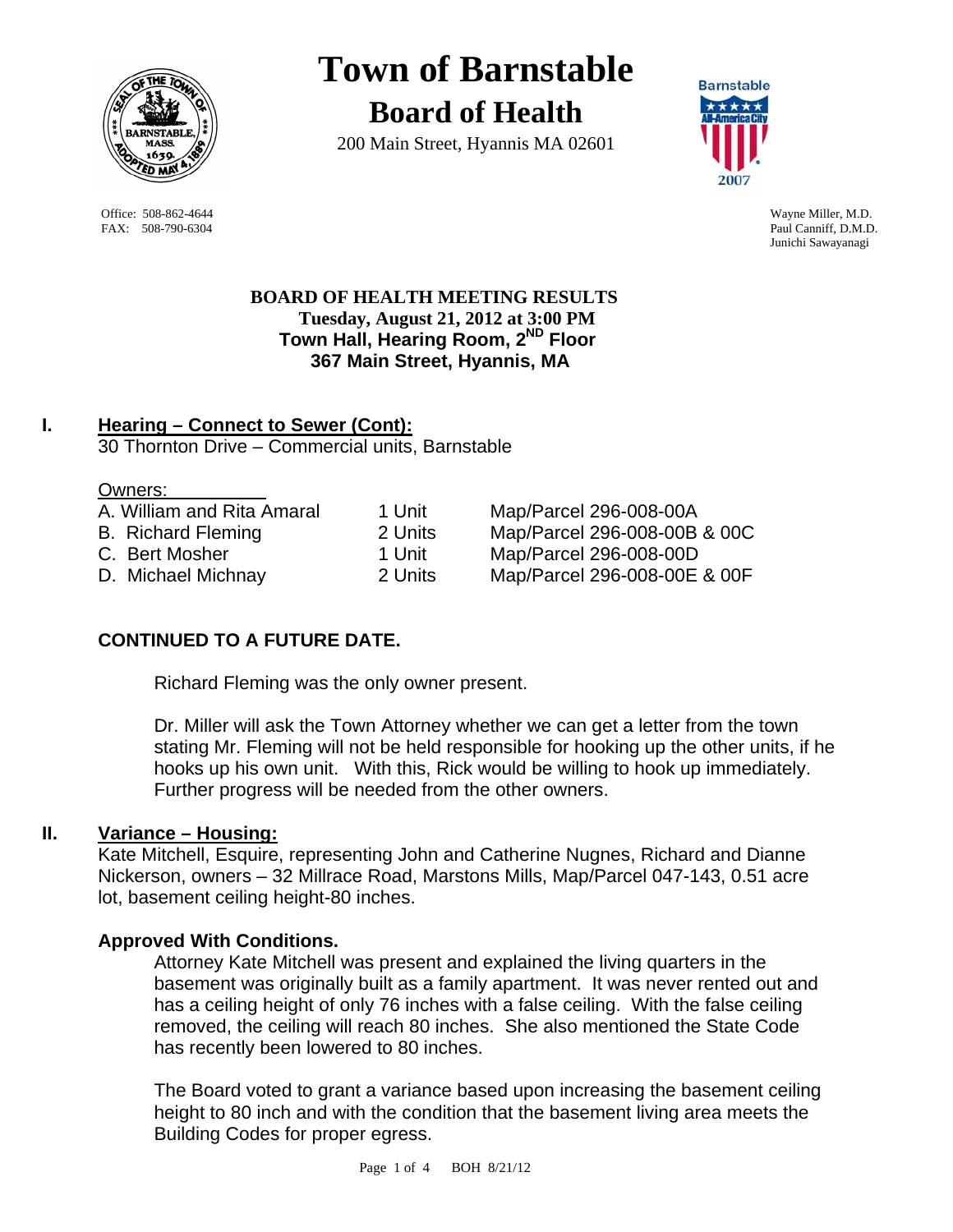## **III. Variance – Septic (New):**

A. Steve Wilson, Baxter Nye Engineering, representing Barbara Rosiello, owner – 60 Winfield Lane, Osterville, Map/Parcel 116-101, 1.05 acre parcel, multiple variances, house renovations, failed septic.

## **CONTINUED TO SEPT 18, 2012**:

The coastal bank variance will be added to the request and the type error showing the percolation rate as two different measurements will be corrected. Matthew Eddy, Baxter, Nye, will try to adjust the plan to permit 50 feet setback of the leaching system to the wetlands. If not possible, the Board is interested in an I/A system.

B. Arlene Wilson, AM Wilson Associates, representing Robin Brown, owner – 250 Smoke Valley Road, Osterville, Map/Parcel 097-002, 5.8 acre parcel, setback variance of tank from BVW.

## **Approved With Conditions.**

The Board voted to approve with the following conditions: the plan is revised to list the variance(s) requested on the plan itself.

C. Edward Stone, EAS Survey, representing Edward Lennon, EK Properties, LLC - 19 Old Stage Road (house in rear), Centerville, Map/Parcel 208-155, 0.26 acre lot, repair of failed septic, setback variances.

## **Approved With Conditions**.

The Board voted to approve the septic and Mr. Lennon will work with Mr. McKean to straighten out how many people can sleep in the third bedroom which has limited square footage of ceiling which meets code.

D. Peter Sullivan, Sullivan Engineering, representing Michael Barnfield, owner – 233 Bay Lane, Centerville, Map/Parcel 166-056, 0.46 acre lot, multiple variances, repair to septic system.

#### **Approved With Conditions.**

The Board voted to approve with the following conditions: 1) add the surveyor's stamp to the plan, 2) add the standard quarterly maintenance plan for a two year period with a review at the end of that period, and 3) if a de-watered test can be performed, and if it does prove favorable, then the Board will allow a change in the plan to decrease the mound of the system from  $3\frac{1}{2}$  feet to a 2  $\frac{1}{2}$  feet otherwise, it will remain as proposed on plan submitted 8/21/12.

E. Peter Sullivan, Sullivan Engineering, representing Cape Cod Oyster Company, to request confirmation of proposed design flow.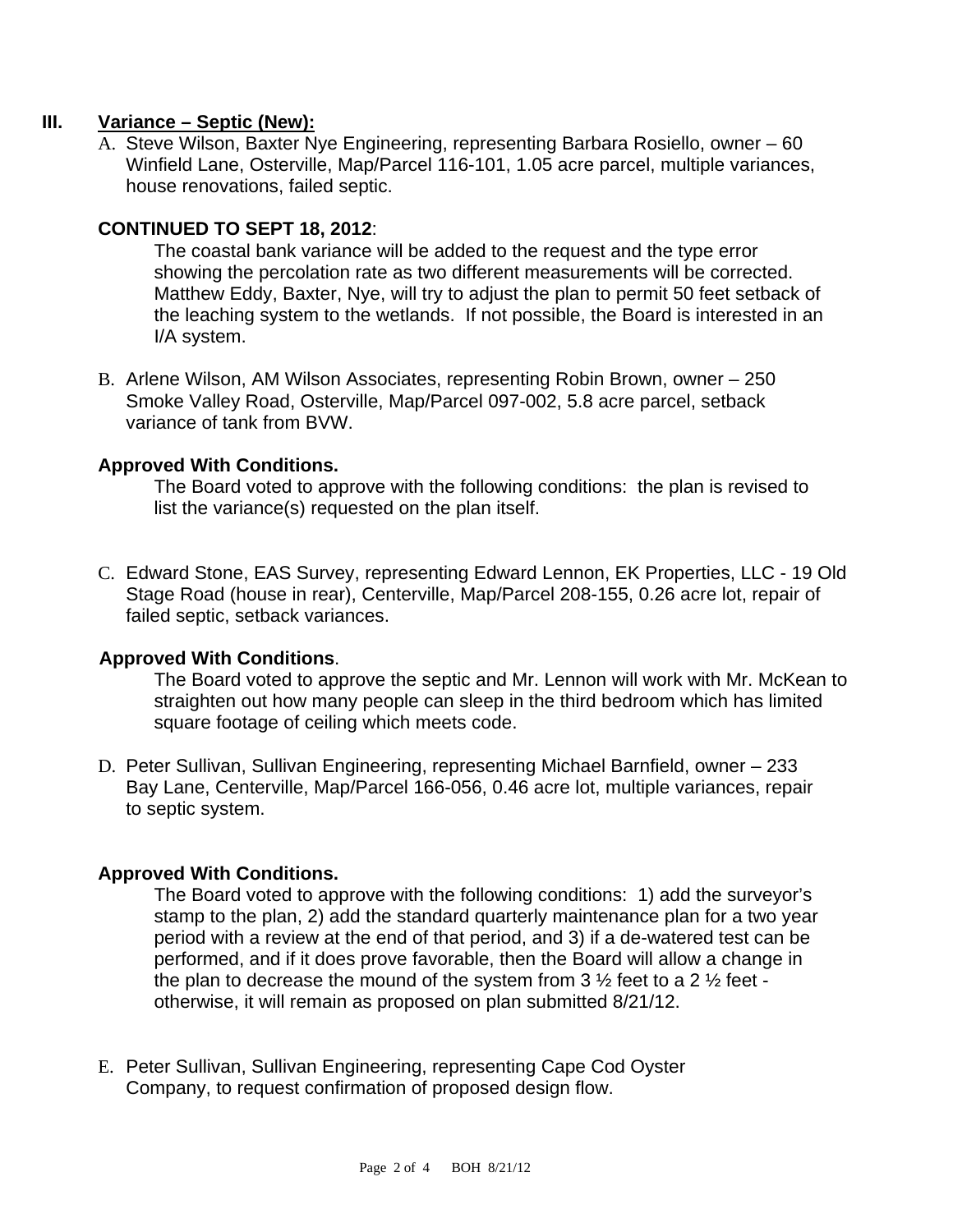# **CONTINUED TO A FUTURE DATE.**

Mr. Sullivan has flow rates from the current property. So the big issue is to make sure it doesn't count towards nitrogen loading (bedroom count). Mr. Sullivan said the classification of the waste is difficult to clarify - it may be more a category in the "miscellaneous" industrial.

The Board was happy to have the current flow rates of the business to reference. Dr. Miller believes it does not classify as nitrogen loading but would like to check with Brian Dudley first, then if all approved, the Board believes Mr. Sullivan's method of calculating the size of system would be a good method. Mr. McKean will get back to Peter after speaking with Brian Dudley.

F. Steven J. Pizzuti, Esquire, and John Holmgren, J.K. Holmgren Engineering representing Cummaquid Golf Course, owner – 35 Marstons Lane, Barnstable, Map/Parcel 350-001, 110.62 acre parcel, requesting Board support for a DEP appeal for a reduction in the design flow.

# **POSTPONED UNTIL SEPTEMBER 18, 2012.**

## **IV. Food Variance (New):**

Robert French, owner, Arnold Bakery Outlet – 163 Barnstable Road, Hyannis, toilet facility variance.

## **APPROVED WITH THE SAME CONDITIONS AS PRIOR OWNER.**

Will have responsibility for upkeep of cleaning toilet facility.

## **V. Informal Discussion:**

Wayne Hyman,owner, Craigville General Store – 628 Craigville Beach Road, Centerville, Map/Parcel 246-028, food variance – to allow selling local sandwiches.

Wimpy's is responsible for getting a Wholesale License in order for Wimpy's to sell the product for re-sale to Craigville General Store. The volume of sales expected by Craigville General Store (~40 sandwiches/day) would be small enough to not require the nutritional value to be listed on the package.

To continue selling Wimpy's sandwiches through the Craigville General Store, Wimpy's would need to get a Wholesalers License.

# **VI. Temporary Food Events:**

A. Brian Teaman of "To Taste", for the event "Farm to Table of Cape Cod" at Osterville Historical Museum, 155 West Bay Road, Osterville, weekly on Fridays, August 24 – October, 2012.

## **NOT GRANTED – Temporary Food Permit not granted. (See comments below regarding catering).**